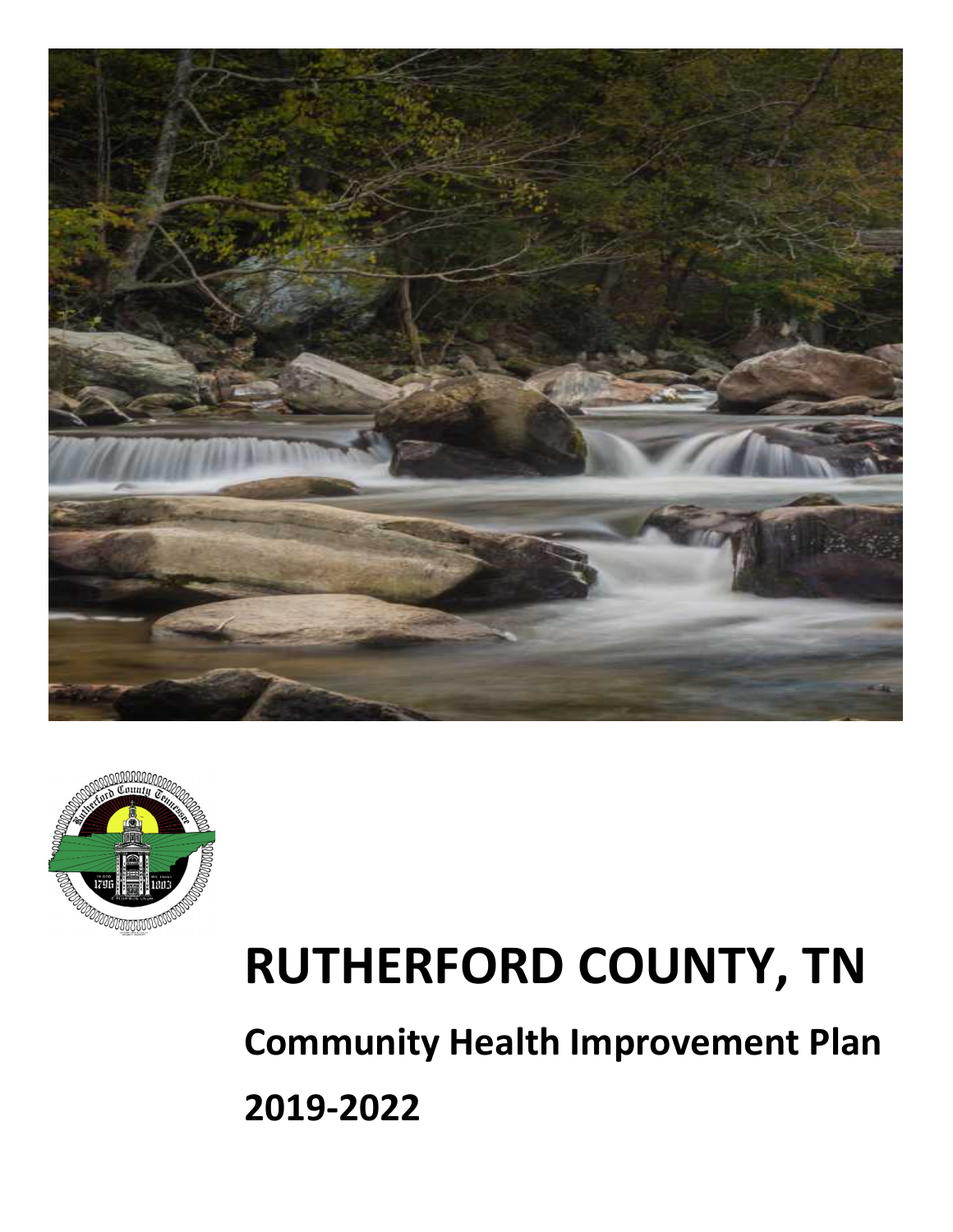## **Table of Contents**

|                                                                          | Page |
|--------------------------------------------------------------------------|------|
|                                                                          | 3    |
|                                                                          | 5    |
|                                                                          | 6    |
|                                                                          | 7    |
|                                                                          | 8    |
|                                                                          | 9    |
| Community Health Issue #1: Enhance Resources and Services                | 10   |
|                                                                          | 12   |
|                                                                          | 15   |
| Community Health Issue #4: Access to Basic Needs with a Concentration on | 17   |
|                                                                          |      |
|                                                                          | 19   |
|                                                                          | 20   |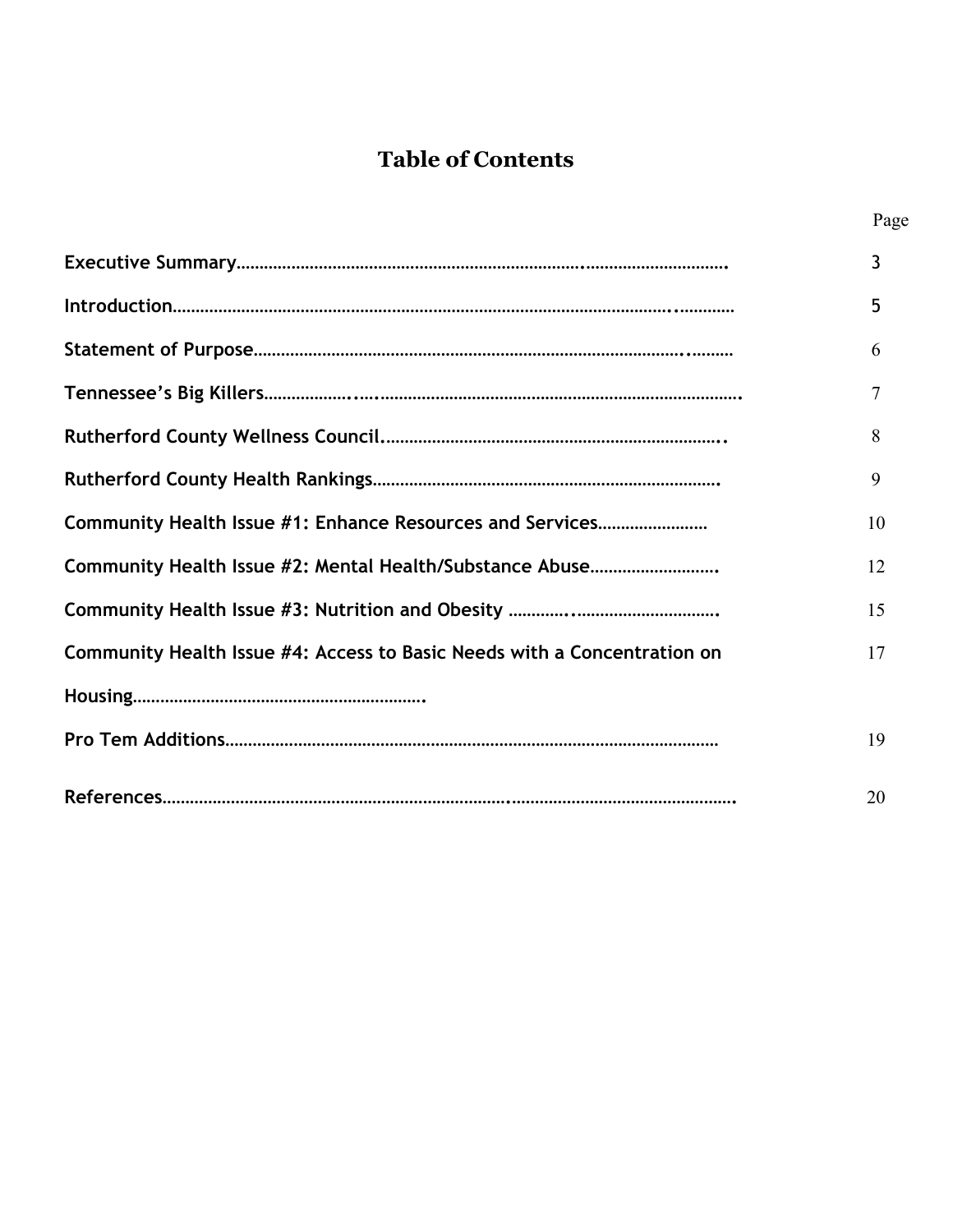# **Executive Summary**

### **Improving the Health of Rutherford County:**



Many factors influence public health, including health behaviors, access to health care, community characteristics, the environment, and service delivery by private, governmental, and not-for-profit agencies. Through collective cooperation, the development of the Rutherford County Community Health Needs Assessment (CHNA) was conducted by the Rutherford County Health Department in partnership with Community Wellness Council of Rutherford County, Saint Thomas Health, Saint Thomas Rutherford Hospital, Vanderbilt University Medical Center, Meharry-Vanderbilt Alliance, Middle Tennessee State University Center for Health and Human Services, and the Circle of Influence which includes Primary Care & Hope Clinic, Habitat for Humanity, Prevention Coalition for Success, Matthew Walker Clinic, Veterans Affairs Medical Center, Coordinated School Health, and Interfaith Dental Clinic. The CHNA was used to identify the top four unmet health priorities specific to Rutherford County and will be used to give rise to the Community Health Improvement Plan (CHIP). This CHIP will provide comprehensive navigation towards improving the unmet health needs of Rutherford County.

The process of the CHNA included a review of secondary health data, interviews of community representatives and leaders, community listening sessions, and a community meeting to review findings and discern unmet health needs. The partnering organizations received input from public health experts, including the local public health department partner.

During the 20th century many causes of and contributing factors to morbidity and mortality in the United States has shifted from infectious to chronic. The underlying causes are associated with complex social, behavioral, and environmental factors. This validates the importance of diversity in community partnership when formulating and implementing an improvement plan.

Based on primary and secondary data priority health needs determined for Rutherford County, Tennessee, are as follows: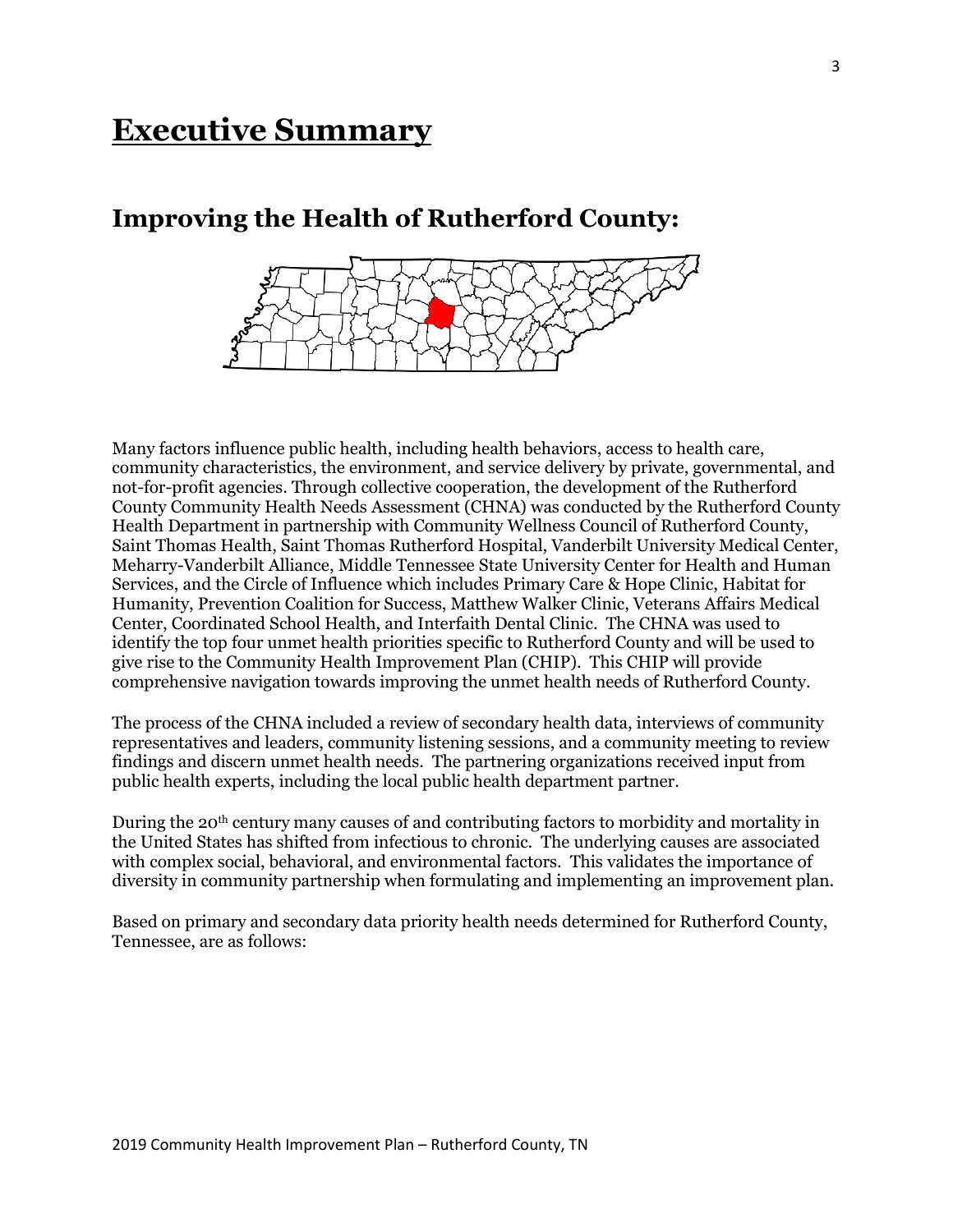### **Identified Priority Public Health Necessities for 2019 – 2022:**



### **Enhance Resources and Services**

- Health Care providers are less than the statewide and national average
- 16% of the population in Rutherford County did not see a physician directly attributable to the high cost
- 75% of the population did not attend an annual dental appointment
- Health Care insurance coverage is below 100%



#### **Mental Health / Substance Abuse**

- Mental, as well as physical health is directly influenced by traumatic childhood events
- The median for negatively impacted mental health days is 4.2 monthly
- Over the past year, 20% of adults suffered from a diagnosable mental illness



### **Nutrition and Obesity**

- Positive health is derived from focusing on preventative treatment within our community in order to increase the quality of life of overall public health.
- Currently seven out of every ten deaths in America are attributable to coronary heart disease, and various cancers. Nearly one in two adults has a preventable chronic illness.
- Presently, out of every three children nationally, one is classified as overweight to obese predisposing individuals to susceptible chronic disease onset later in life.

### **Access to Basic Needs with a concentration on Housing**

- County-wide, 82.6% of residents live in the same house as one year ago, compared to 85.4% in the nation and the 85.2% in state.
- Poor quality housing can contribute to increased risk of injury or illness through poor maintenance, leaks, environment toxicity, infectious disease due to overcrowding, and psychological distress.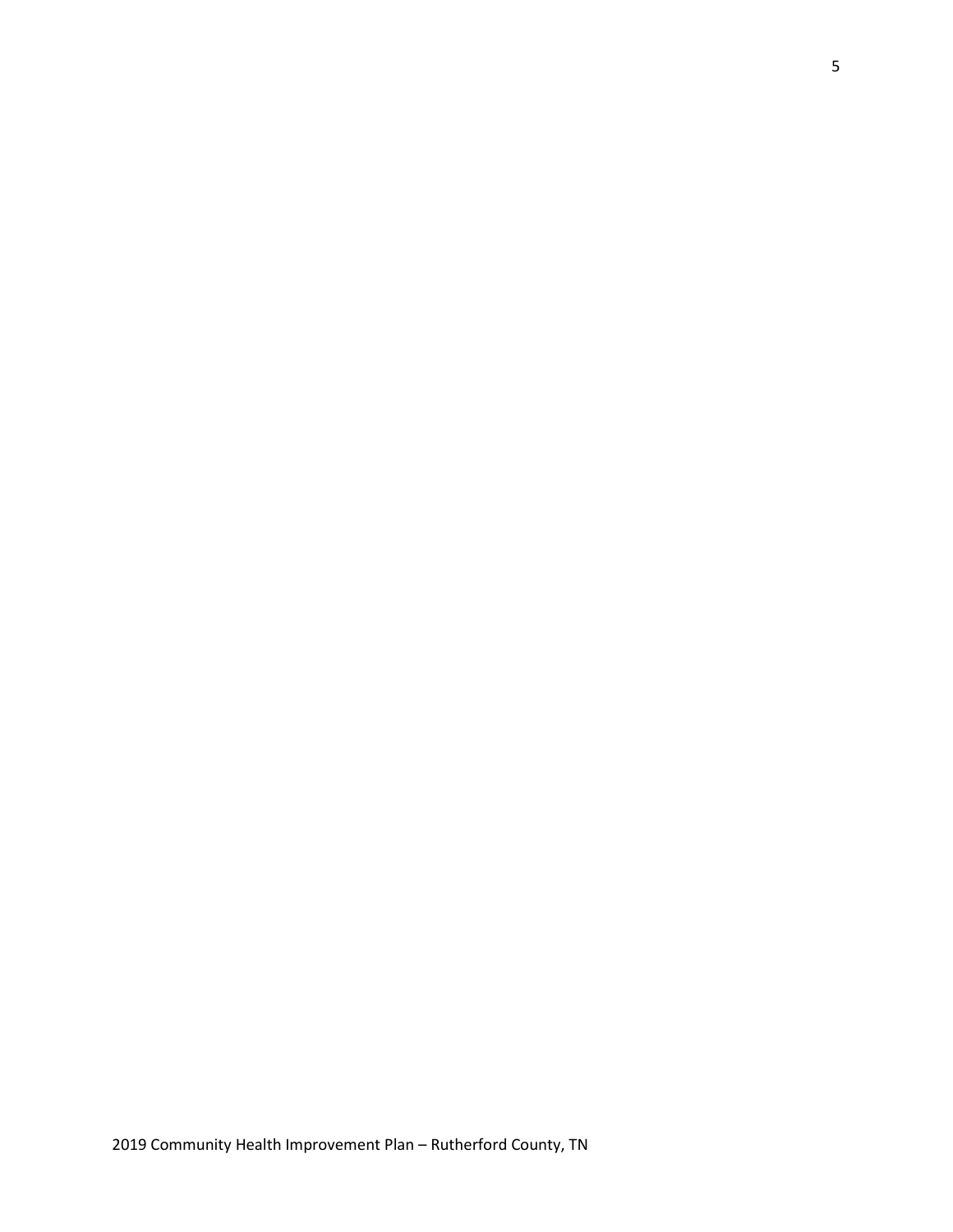# **Introduction**

### **Community Health Improvement Plan (CHIP) Defined**

A community health improvement plan (CHIP) is a long-term, systematic effort to address public health problems in a community. This plan is based on the results of the Community Health Needs Assessment (CHNA), and is part of a community health improvement process. A CHIP is developed through a collaborative process, and defines a vision for the health of the community.

Health improvement plans identify priorities for making the greatest impacts on mental and physical health, specific to the needs of the populations. There are overlaps between health issues at the national, state, and local level, but there are also some unique to different geographic areas. Each county is different just as each state differs in the prevalence of health issues as well as the solutions to combat them, this is why it is a necessity to have improvement plans specific to the area, whether that be State Health Improvement Plans, or Community Health Improvement Plans.

The success of a CHIP centers on the collaboration between health departments and community partners to coordinate and use resources effectively. Effective CHIPs have the potential to strengthen countywide public health delivery systems, enhance public health system leadership and infrastructure, and influence major health outcomes using population-based strategies.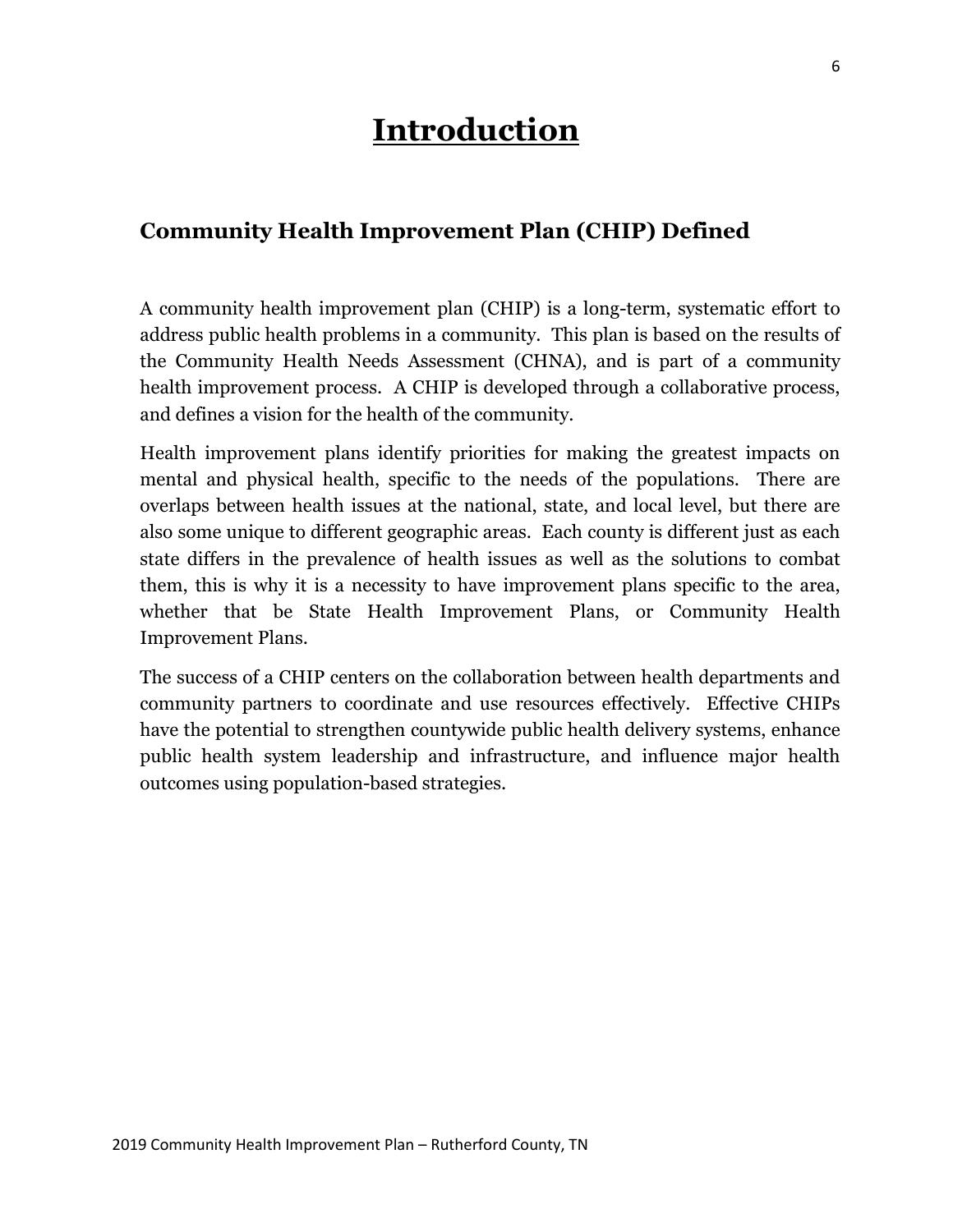# **Statement of Purpose**

The purpose of this Community Health Improvement Plan is to improve the health of Rutherford County. The information presented in this report will also act as a resource for other community groups working towards improving the health of the community.

The objectives of the CHNA and subsequent agency specific community health improvement plan/implementation strategy are to:

- 1. Provide an unbiased comprehensive assessment of Rutherford County's health needs and assets.
- 2. Use the CHNA to collectively identify priority health needs for the partnering organizations' community benefit and community health improvement activities.
- 3. Provide an objective assessment of the community, upon which all partnering organizations may continue collaborating to support and improve health within the county.
- 4. Fulfill Internal Revenue Service regulations related to 501(c)(3) non-profit hospital status for federal income taxes.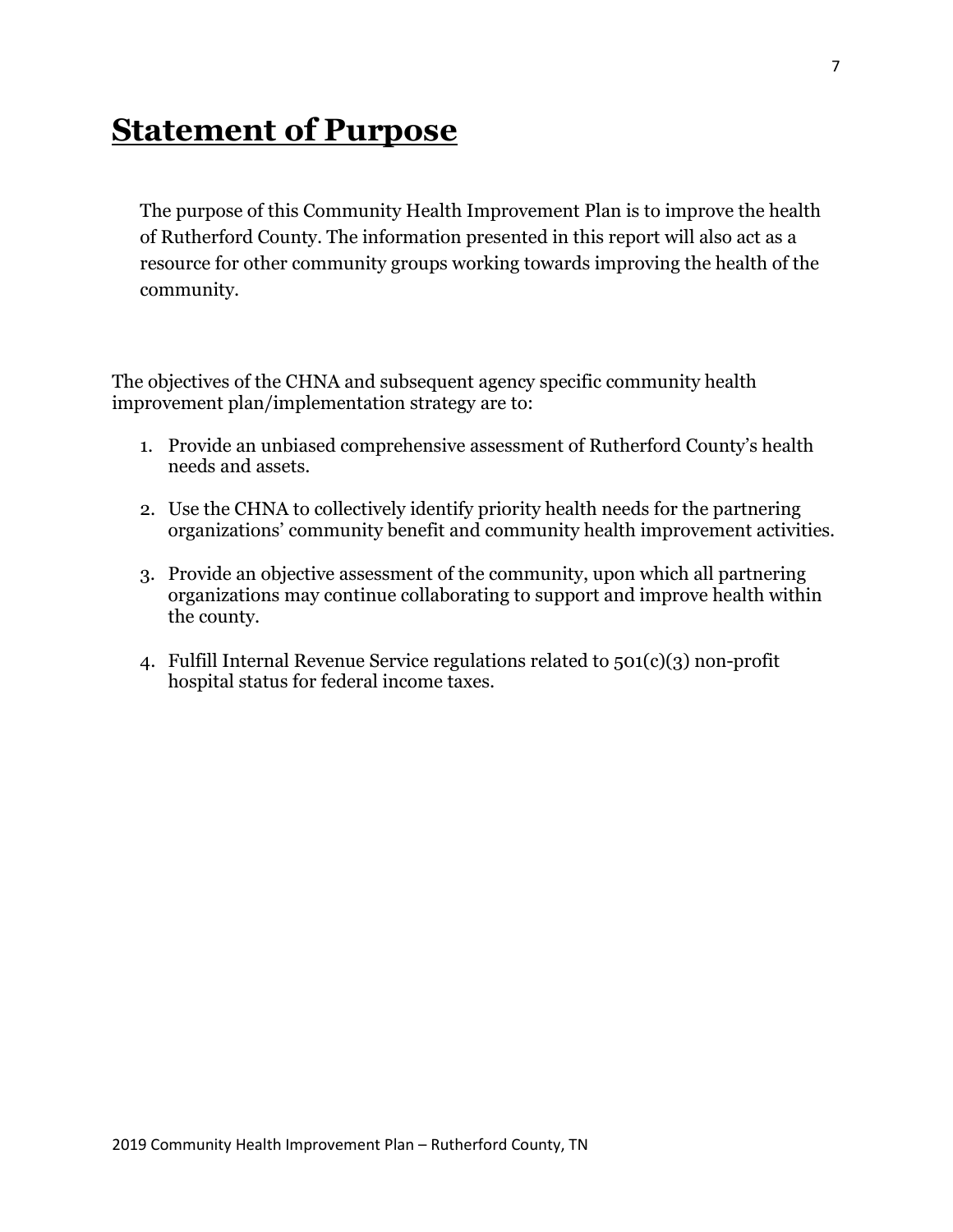# **Tennessee's Big Killers**

| <b>TN Leading Causes of Death, 2017</b> | <b>Deaths</b> |
|-----------------------------------------|---------------|
| <b>1. Heart Disease</b>                 | 16,019        |
| 2. Cancer                               | 14,302        |
| 3. Chronic Lower Respiratory Disease    | 4,657         |
| <b>4. Accidents</b>                     | 4,435         |
| 5. Alzheimer's disease                  | 3,522         |
| 6. Stroke                               | 3,519         |
| 7. Diabetes                             | 1,915         |
| 8. Flu/Pneumonia                        | 1,656         |
| 9. Suicide                              | 1,166         |
| <b>10. Kidney Disease</b>               | 1,140         |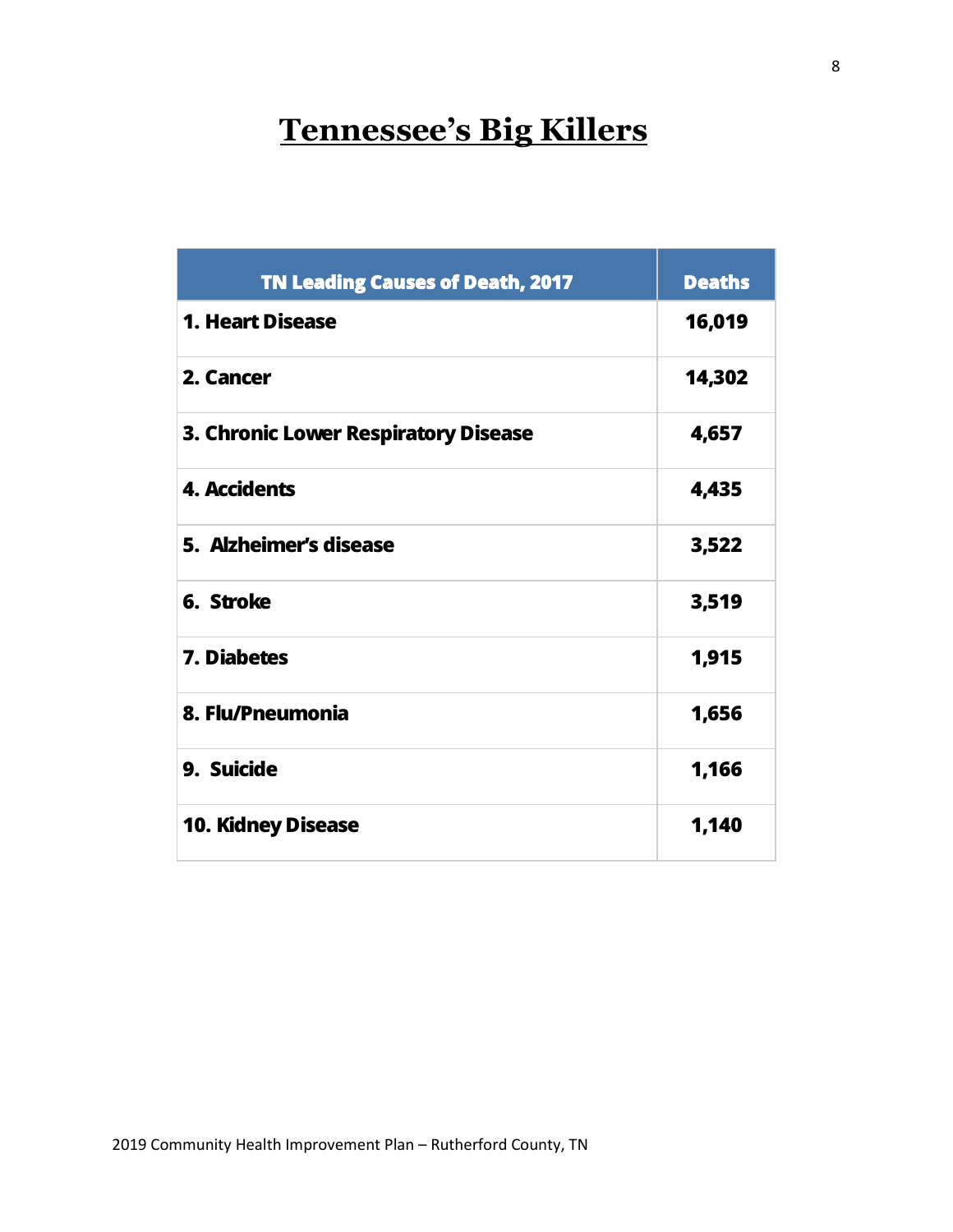# **Rutherford County Wellness Council**



The Rutherford County Wellness Council exists as an advisory and support body to the Tennessee Department of Health regarding the health problems of the County. The actions of the Wellness Council are as follows: develop goals, objective and plans of action to meet these needs along with identifying and securing resources, establish priorities for all identified health problems, identify department/organization work teams and community health agencies that should coordinate efforts with respect to each health problem. The Wellness Council will develop four work groups that will target each one of the priority areas listed in the CHNA and will select a facilitator that will report to the Wellness Council monthly on their action plan reporting tool.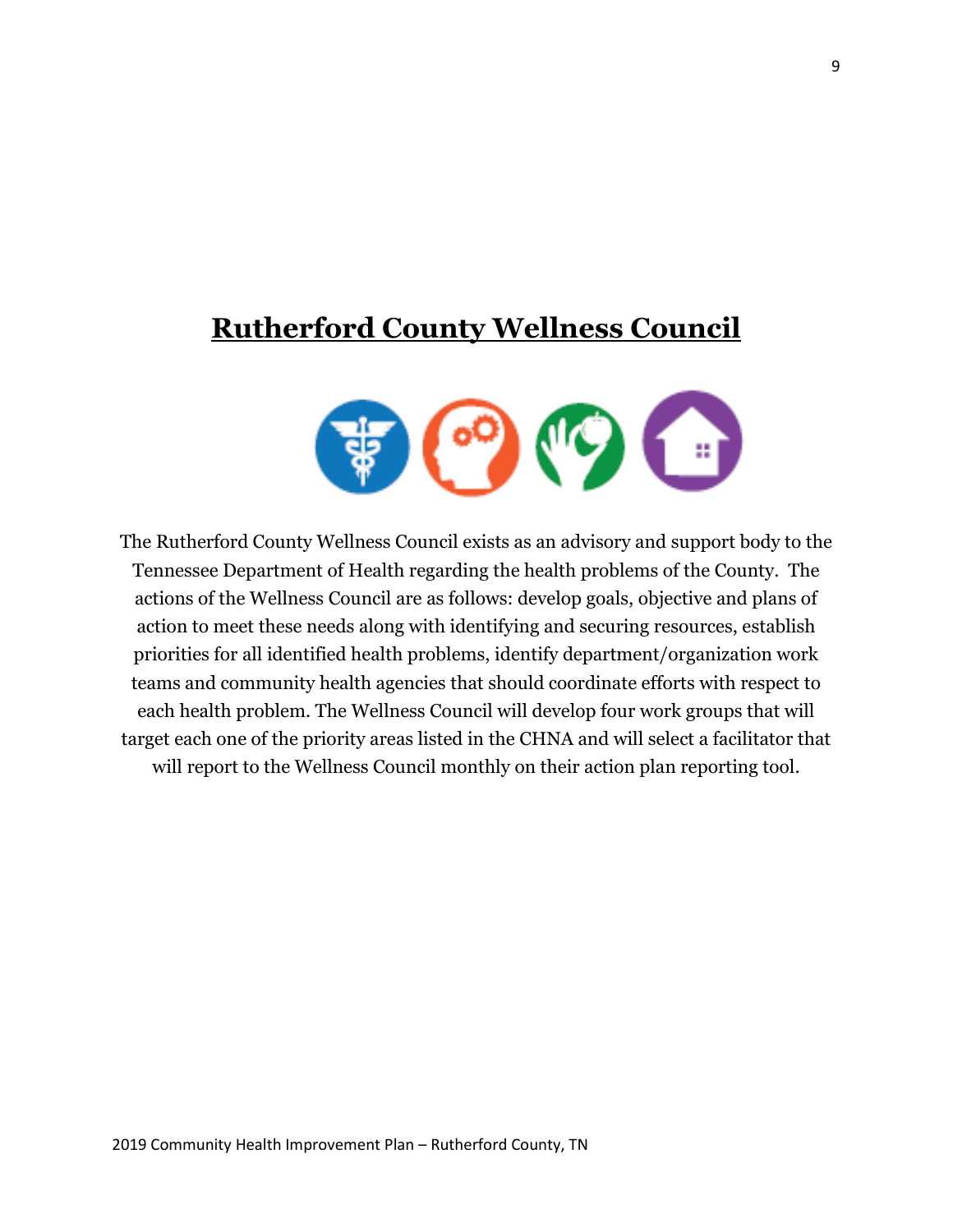| <b>Rutherford County's</b>           | <b>Rutherford</b><br>County | Error<br>Margin | Top U.S.<br><b>Performers</b> | <b>Tennessee</b> | Rank                    |
|--------------------------------------|-----------------------------|-----------------|-------------------------------|------------------|-------------------------|
| <b>Health Rankings</b>               |                             |                 |                               |                  |                         |
| <b>Health Outcomes</b>               |                             |                 |                               |                  | $\overline{\mathbf{3}}$ |
| <b>Length of Life</b>                |                             |                 |                               |                  | $\overline{2}$          |
| Premature death                      | 7,000                       | 6,600-          | 5,400                         | 9,100            |                         |
|                                      |                             | 7,300           |                               |                  |                         |
| <b>Quality of Life</b>               |                             |                 |                               |                  | $\overline{\mathbf{4}}$ |
| Poor or fair health                  | 16%                         | 16-17%          | 12%                           | 19%              |                         |
| Poor physical health days            | 4.1                         | $3.9 - 4.2$     | 3.0                           | 4.4              |                         |
| Poor mental health days              | 4.2                         | $4.0 - 4.3$     | 3.1                           | 4.5              |                         |
| Low birthweight                      | 8%                          | 8-9%            | 6%                            | 9%               |                         |
| <b>Health Factors</b>                |                             |                 |                               |                  | 8                       |
| <b>Health Behaviors</b>              |                             |                 |                               |                  | 26                      |
| Adult smoking                        | 20%                         | 20-21%          | 14%                           | 22%              |                         |
| Adult obesity                        | 33%                         | 29-38%          | 26%                           | 33%              |                         |
| Food environment index               | 7.8                         |                 | 8.7                           | 6.3              |                         |
| Physical inactivity                  | 25%                         | 21-29%          | 19%                           | 27%              |                         |
| Access to exercise opportunities     | 74%                         |                 | 91%                           | 71%              |                         |
| <b>Excessive drinking</b>            | 18%                         | 17-18%          | 13%                           | 14%              |                         |
| Alcohol-impaired driving deaths      | 21%                         | 17-25%          | 13%                           | 26%              |                         |
| Sexually transmitted infections      | 469.2                       |                 | 152.8                         | 489.4            |                         |
| Teen births                          | 23                          | 22-24           | 14                            | 33               |                         |
| <b>Clinical Care</b>                 |                             |                 |                               |                  | 12                      |
| Uninsured                            | 9%                          | 8-10%           | 6%                            | 11%              |                         |
| Primary care physicians              | 2,350:1                     |                 | 1,050:1                       | 1,390:1          |                         |
| <b>Dentists</b>                      | 1,890:1                     |                 | 1,260:1                       | 1,880:1          |                         |
| Mental health providers              | 1,180:1                     |                 | 310:1                         | 700:1            |                         |
| Preventable hospital stays           | 6,148                       |                 | 2,765                         | 5,305            |                         |
| Mammography screening                | 45%                         |                 | 49%                           | 40%              |                         |
| Flu vaccinations                     | 49%                         |                 | 52%                           | 48%              |                         |
| <b>Social &amp; Economic Factors</b> |                             |                 |                               |                  | 3                       |
| High school graduation               | 95%                         |                 | 96%                           | 90%              |                         |
| Some college                         | 69%                         | 66-71%          | 73%                           | 60%              |                         |
| Unemployment                         | 2.9%                        |                 | 2.9%                          | 3.7%             |                         |
| Children in poverty                  | 13%                         | 10-15%          | 11%                           | 21%              |                         |
| Income inequality                    | 3.6                         | $3.5 - 3.8$     | 3.7                           | 4.7              |                         |
| Children in single-parent            | 28%                         | 26-31%          | 20%                           | 35%              |                         |
| households                           |                             |                 |                               |                  |                         |
| Social associations                  | 6.7                         |                 | 21.9                          | 11.3             |                         |
| Violent crime                        | 492                         |                 | 63                            | 621              |                         |
| Injury deaths                        | 58                          | 54-62           | 57                            | 86               |                         |
| <b>Physical Environment</b>          |                             |                 |                               |                  | 95                      |
| Air pollution - particulate matter   | 11.2                        |                 | 6.1                           | 10.0             |                         |
| Drinking water violations            | Yes                         |                 |                               |                  |                         |
| Severe housing problems              | 14%                         | 13-15%          | 9%                            | 15%              |                         |
| Driving alone to work                | 85%                         | 84-86%          | 72%                           | 84%              |                         |
| Long commute - driving alone         | 43%                         | 41-44%          | 15%                           | 34%              |                         |

2019 Community Health Improvement Plan – Rutherford County, TN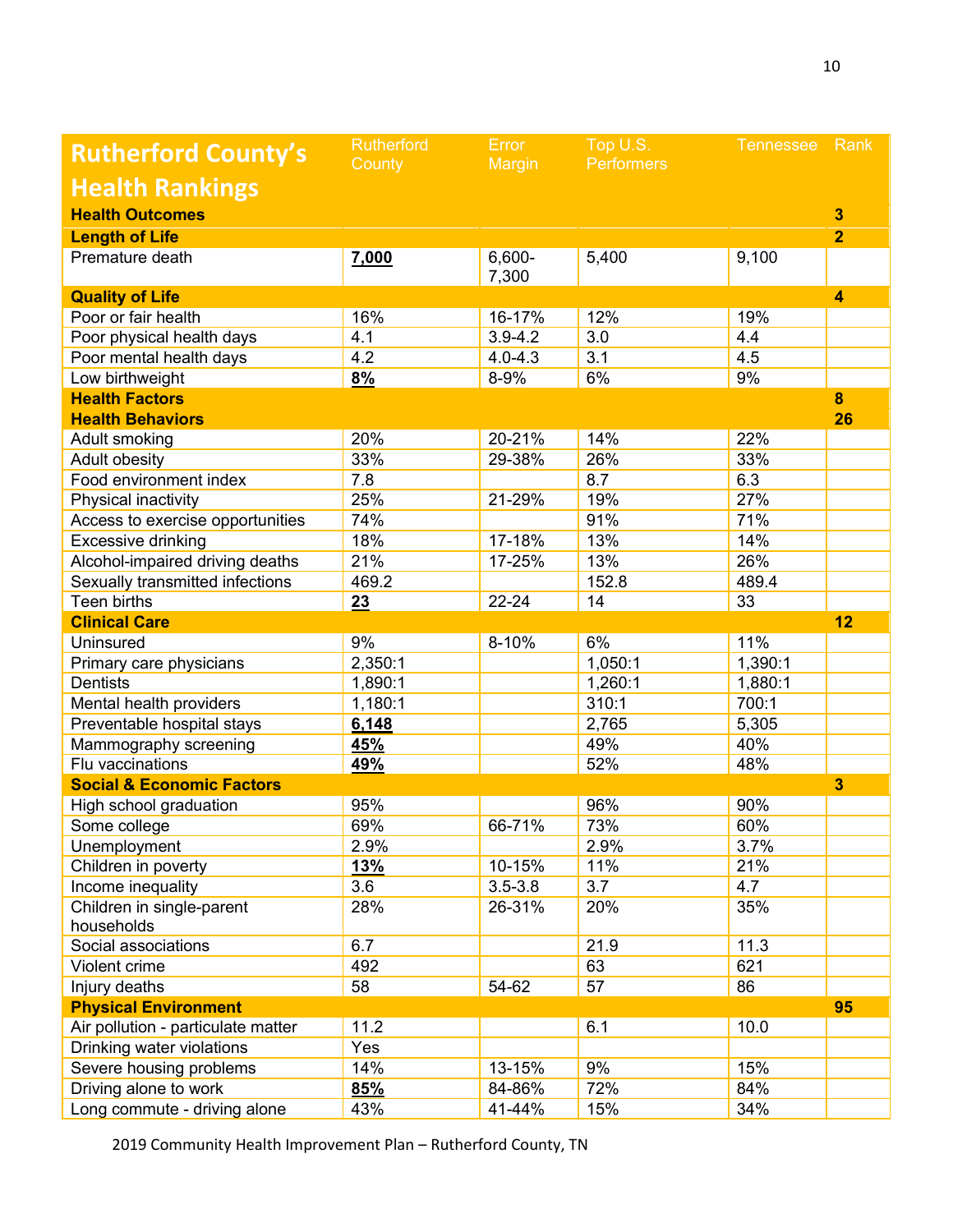# **Community Health Issue #1: FE** ENHANCE RESOURCES AND

### **SERVICES**

#### **Background**

Access to care refers to the ease with which an individual can obtain medical services needed, care coordination speaks to bridging the gaps between patients, providers, and other aspects of the health care system. In 2019, it was estimated that 16.8% of people living in the Mid-Cumberland region were unable to see a doctor due to cost, 13.9% of residents live in Health Professional Shortage Areas, and uninsured rates are higher than the state and region and concentrated in certain geographies across the county with 17.8% of working-adults being uninsured. Access to health care and care coordination impact overall physical, social and mental health status, prevention of disease and disability, detection and treatment of chronic conditions, quality of life, and life expectancy.

| Goal                               | Improve awareness and access to community resources and services.                                                                                                                                                                                                                                                                                                                                                                                                                                                                                                                                                                                  |
|------------------------------------|----------------------------------------------------------------------------------------------------------------------------------------------------------------------------------------------------------------------------------------------------------------------------------------------------------------------------------------------------------------------------------------------------------------------------------------------------------------------------------------------------------------------------------------------------------------------------------------------------------------------------------------------------|
| <b>Objectives</b>                  | 1.<br>By December 2021 and ongoing, establish and enhance one centralized<br>repository of information that improves navigation and access to resources<br>for community members.<br>2.<br>By December 2021 and ongoing, increase awareness and utilization of new<br>and existing resources in the community.<br>3.<br>By December 2020 and ongoing, present annual public-facing<br>Implementation Strategy updates to Rutherford County Wellness Council.<br>4.<br>By 2022, Interfaith Dental Clinic of Rutherford County will care for 1,400<br>unduplicated patients who fall within the uninsured, low-income and older<br>adult population. |
| <b>Key</b><br><b>Organizations</b> | <b>Rutherford County</b><br>My HCH<br><b>Saint Thomas Rutherford Hospital</b><br><b>Health Department</b><br><b>Vanderbilt University Medical Center</b><br>$\bullet$<br><b>Rutherford County</b><br>and other organizations with aligned<br><b>Wellness Council</b><br>strategies related to priority areas.<br>$2 - 1 - 1$<br><b>Charity Tracker</b><br>PC <sub>4</sub> S<br>We C.A.R.E.                                                                                                                                                                                                                                                         |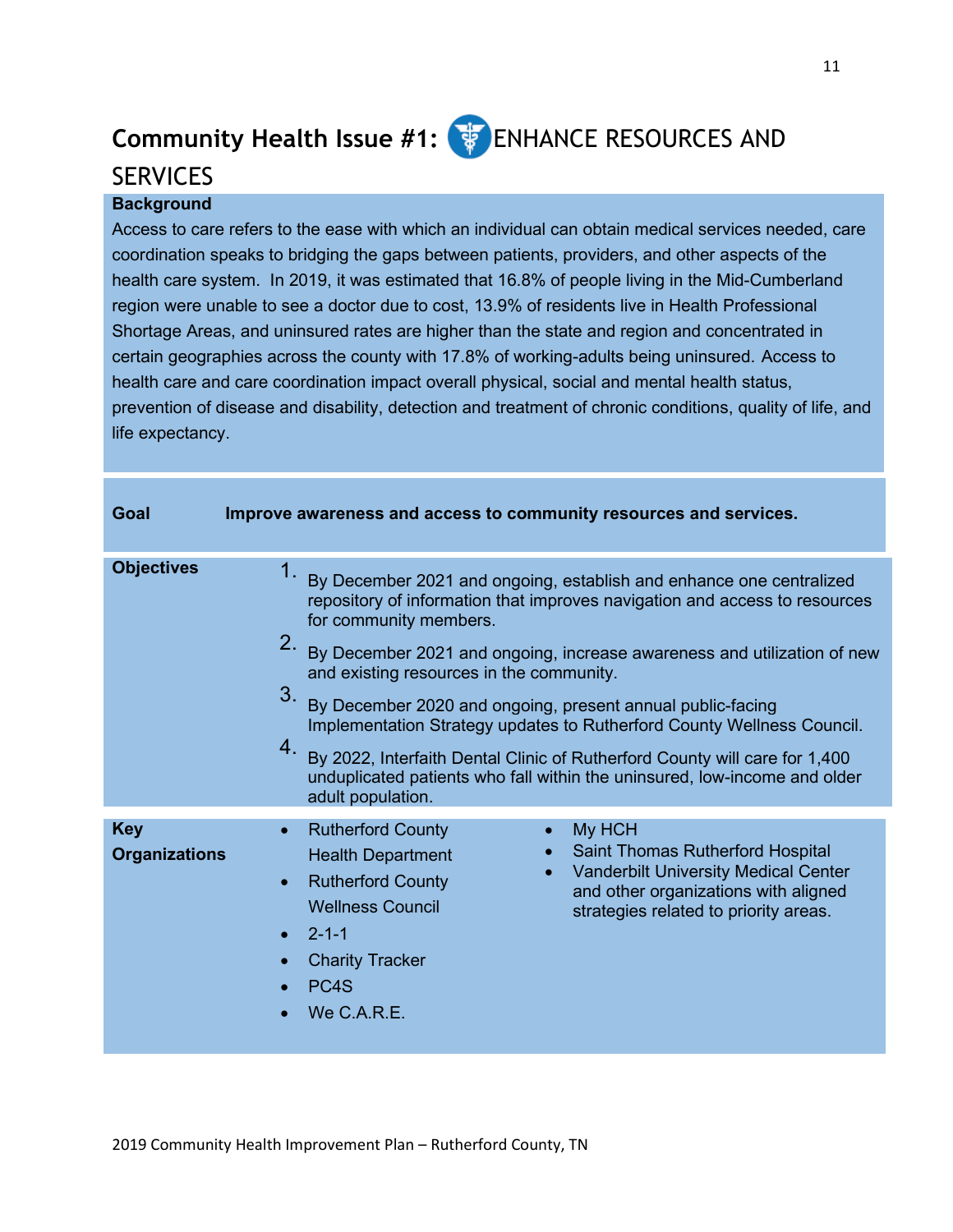# **Community Health Issue #1:**  $\frac{1}{2}$  ENHANCE RESOURCES AND **SERVICES**



Figure 1.1- Uninsured individuals within Rutherford County, TN compared to the state and the U.S.



Figure 1.2- Number of dentists within Rutherford County, TN compare to the state and the U.S.

2019 Community Health Improvement Plan – Rutherford County, TN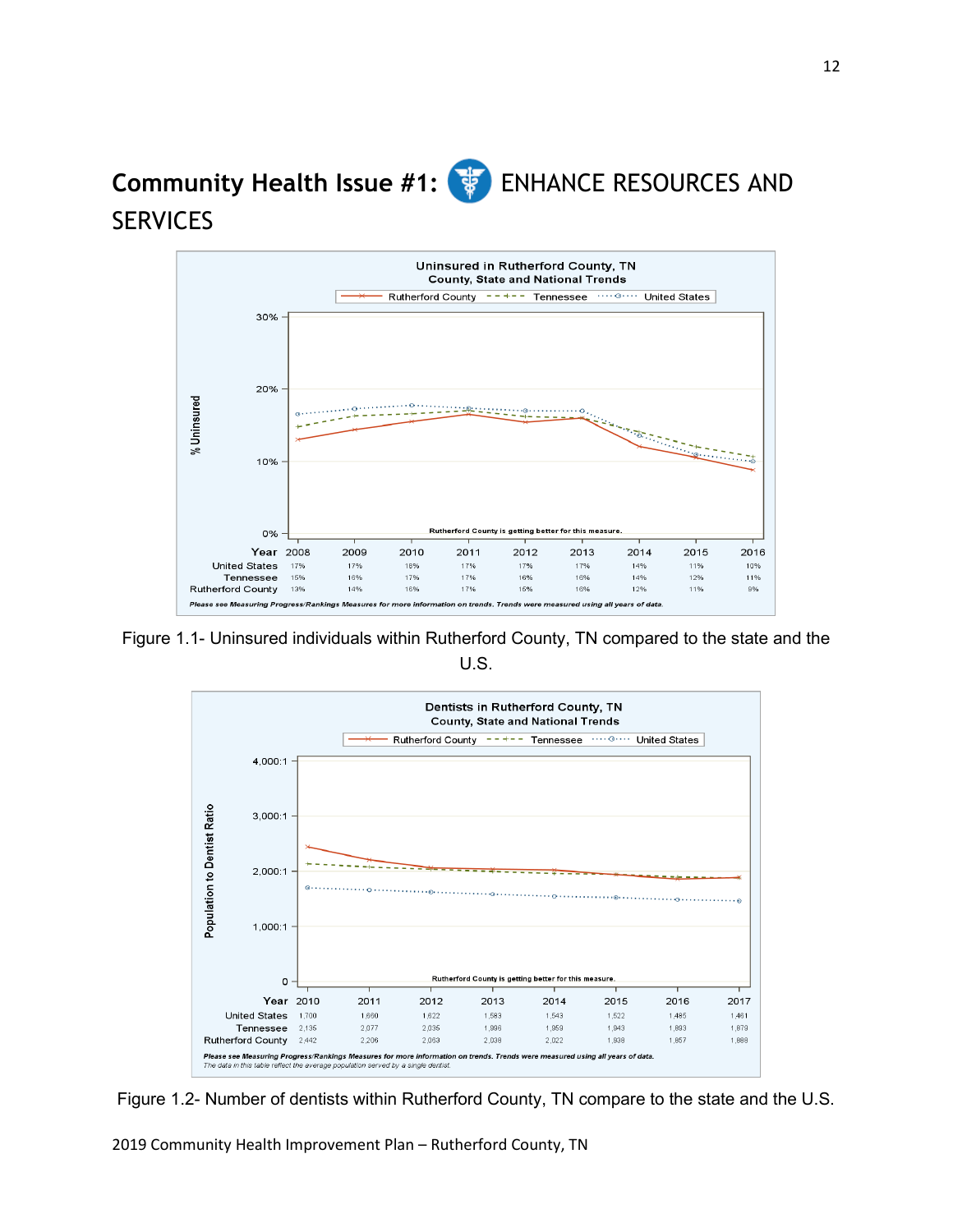# **Community Health Issue #2:**  $\bullet$  MENTAL HEALTH/ SUBSTANCE

### ABUSE

#### **Background**

Mental health directly affects physical health, and plays a major role in the ability to maintain personal health and wellness. A mental health day is defined as a day that an employee takes off from work in order to relieve stress or renew vitality, decreasing workforce productivity. In 2020, Tennessee is currently ranked 39<sup>th</sup> in the U.S. for mental illness and has lower rates of access to care according to Mental Health America. Tobacco use is the single most preventable cause of disease, disability, and death in the United States. In Tennessee the average reported users of tobacco are 16.1% compared to the U.S. top performing state, Utah, which is 9%. Adverse Childhood Experiences (ACEs) sustained by children before 18, indicates the lifelong impact of these traumatic events on a person's health and socioeconomic outcome.

| Goal                               | Increase access to behavioral health services, integrate mental health as a<br>part of overall health, and decrease stigma.                                                                                                                                                                                                                                                                                                                                                                                                                                                                        |                                                                                                                                                                                                   |  |  |
|------------------------------------|----------------------------------------------------------------------------------------------------------------------------------------------------------------------------------------------------------------------------------------------------------------------------------------------------------------------------------------------------------------------------------------------------------------------------------------------------------------------------------------------------------------------------------------------------------------------------------------------------|---------------------------------------------------------------------------------------------------------------------------------------------------------------------------------------------------|--|--|
| <b>Objectives</b>                  | 1. By August 2022, increase access to behavioral health services,<br>including substance misuse services.<br>2. By December 2021, increase number of Building Strong Brains,<br>ACES, and Trauma-Informed Care trainings at community<br>organizations.<br>3. By December 2021, increase number of Mental Health First Aid<br>training for MTSU faculty, administrators, staff, and students to<br>decrease stigma and promote mental health as a part of overall health.<br>4. Prevention Education for school age children of Rutherford County<br>regarding Life Skills Curriculum by Fall 2022 |                                                                                                                                                                                                   |  |  |
| <b>Key</b><br><b>Organizations</b> | <b>Matthew Walker</b><br>$\bullet$<br><b>Comprehensive Health</b><br>Center<br><b>Primary Care and Hope</b><br><b>Clinic</b><br><b>Mental Health Action</b><br>Committee<br><b>STARS</b><br>$\bullet$<br><b>Insight Counseling</b><br>$\bullet$<br><b>Centers</b><br><b>Prevention Coalition for</b><br><b>Success</b>                                                                                                                                                                                                                                                                             | <b>MTSU Center</b><br>for Health and<br>Human<br><b>Services</b><br>The Family<br>Center<br><b>TN</b><br>Commission<br>on Children &<br>Youth<br>Rutherford<br><b>County Health</b><br>Department |  |  |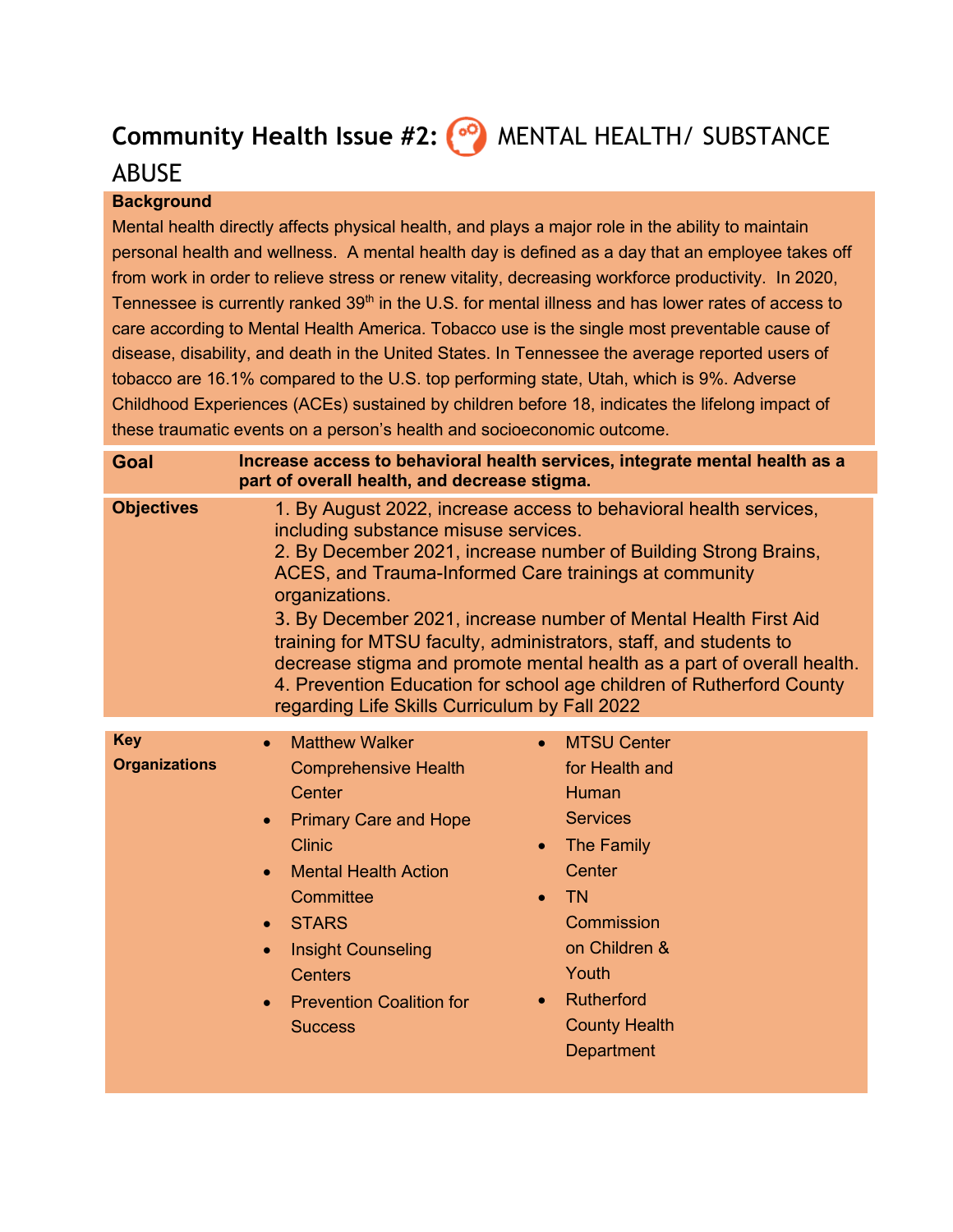**Community Health Issue #2:** (<sup>oo</sup>) MENTAL HEALTH/ SUBSTANCE ABUSE



Figure 2.1 - Adult Smoking in Rutherford County, TN compared its respective region and three non-Tennessee comparative counties from around the US based on county-level demographics.

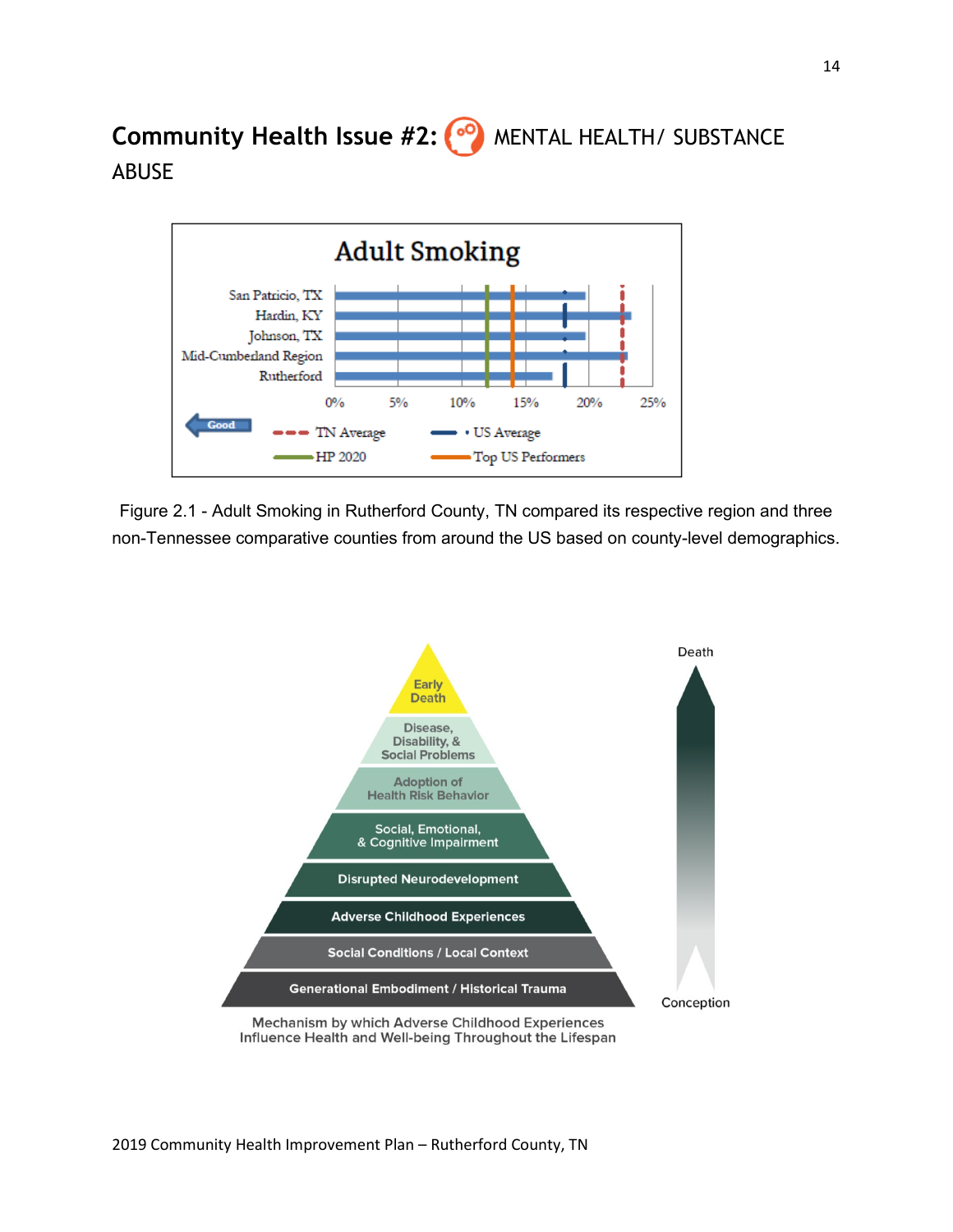**Community Health Issue #2:** (<sup>oo</sup>) MENTAL HEALTH/ SUBSTANCE ABUSE



Figure 2.3 – Adverse Childhood Experiences visual

**"If you are able to prevent adverse childhood experiences, it's like putting a giant sponge in the middle of this oil slick and sucking it up all at once. You can prevent all of these things simultaneously."-Dr. Elena Quintana**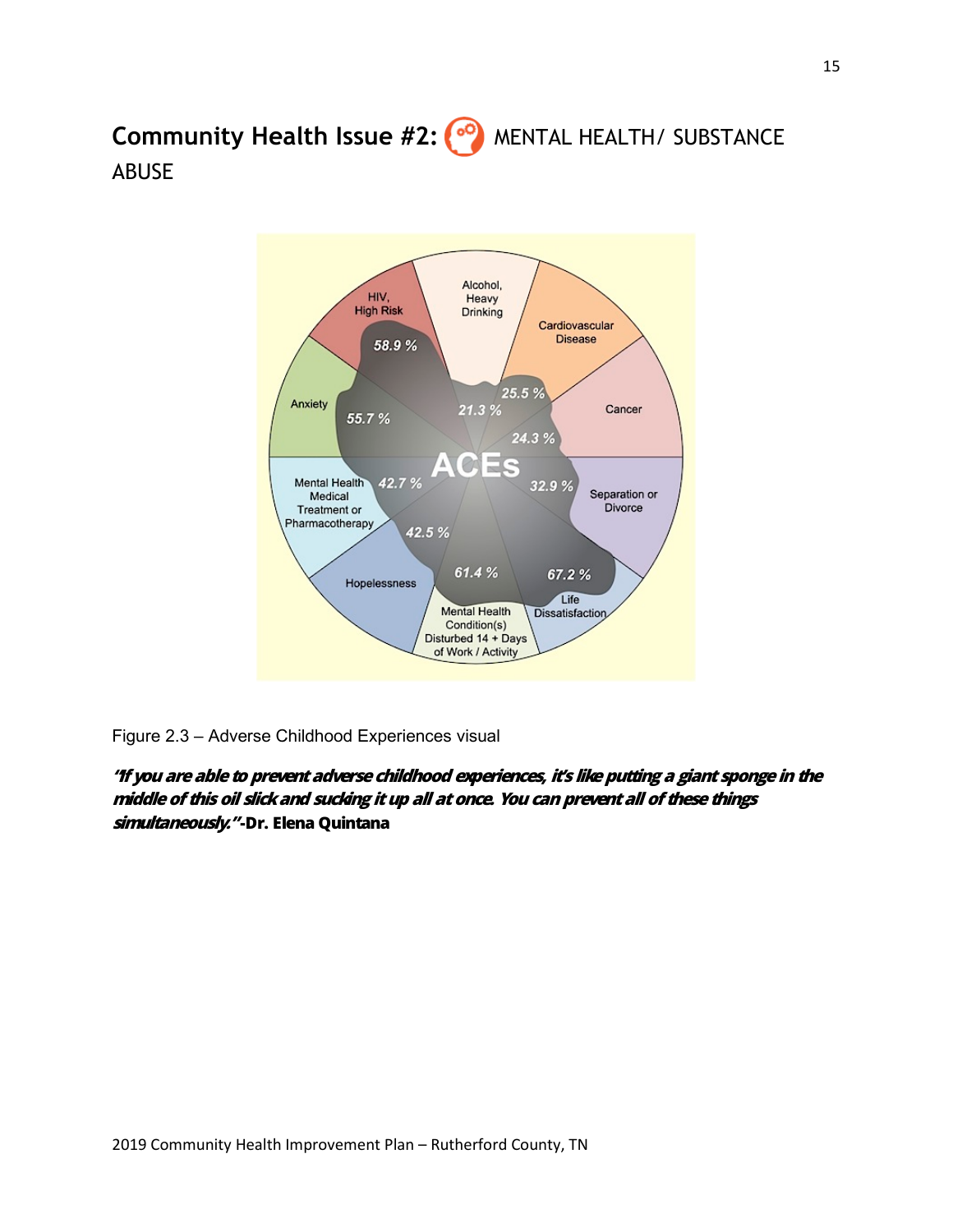# **Community Health Issue #3: (IC) NUTRITION AND OBESITY**

#### **Background**

According to the CDC, obesity-related conditions include heart disease, stroke, type II diabetes and certain types of cancer are some of the leading causes of preventable death. Obesity rates in Tennessee are high, with over half of its adults being overweight or obese, when using BMI as the indicator. Healthy People 2020 recommend a combination of individual behaviors, as well as policies and environments that support these behaviors should be considered when combating obesity and obesity-related diseases.

**Goal Increase access to healthy foods and decrease obesity rates.**

| <b>Objectives</b>                  | 1.<br>Beginning in 2020 and ongoing, increase # of eligible families<br>accessing WIC by 5%.<br>2.<br>Increase and expand programs with childcare providers and<br>Rutherford County Schools that promote physical activity,<br>healthy gardens, and nutrition education by 10%.<br>3.<br>By June 2022, increase promotion of Tennessee Breastfeeding<br>Hotline in Rutherford County.<br>4.<br>Research opportunities for increased nutritional education for all<br>ages.<br>5.<br>By December 2021, increase awareness of sugar beverage<br>consumption and healthy beverage choices in MTSU students/<br>young adults. |
|------------------------------------|----------------------------------------------------------------------------------------------------------------------------------------------------------------------------------------------------------------------------------------------------------------------------------------------------------------------------------------------------------------------------------------------------------------------------------------------------------------------------------------------------------------------------------------------------------------------------------------------------------------------------|
|                                    |                                                                                                                                                                                                                                                                                                                                                                                                                                                                                                                                                                                                                            |
| <b>Key</b><br><b>Organizations</b> | Parks & Rec<br><b>Rutherford County Health</b><br>$\bullet$<br>$\bullet$<br>Department<br><b>MTSU Center for Health &amp; Human</b><br>$\bullet$<br><b>Coordinated School Health</b><br><b>Services</b><br>$\bullet$<br><b>UT-TSU Extension</b><br>$\bullet$                                                                                                                                                                                                                                                                                                                                                               |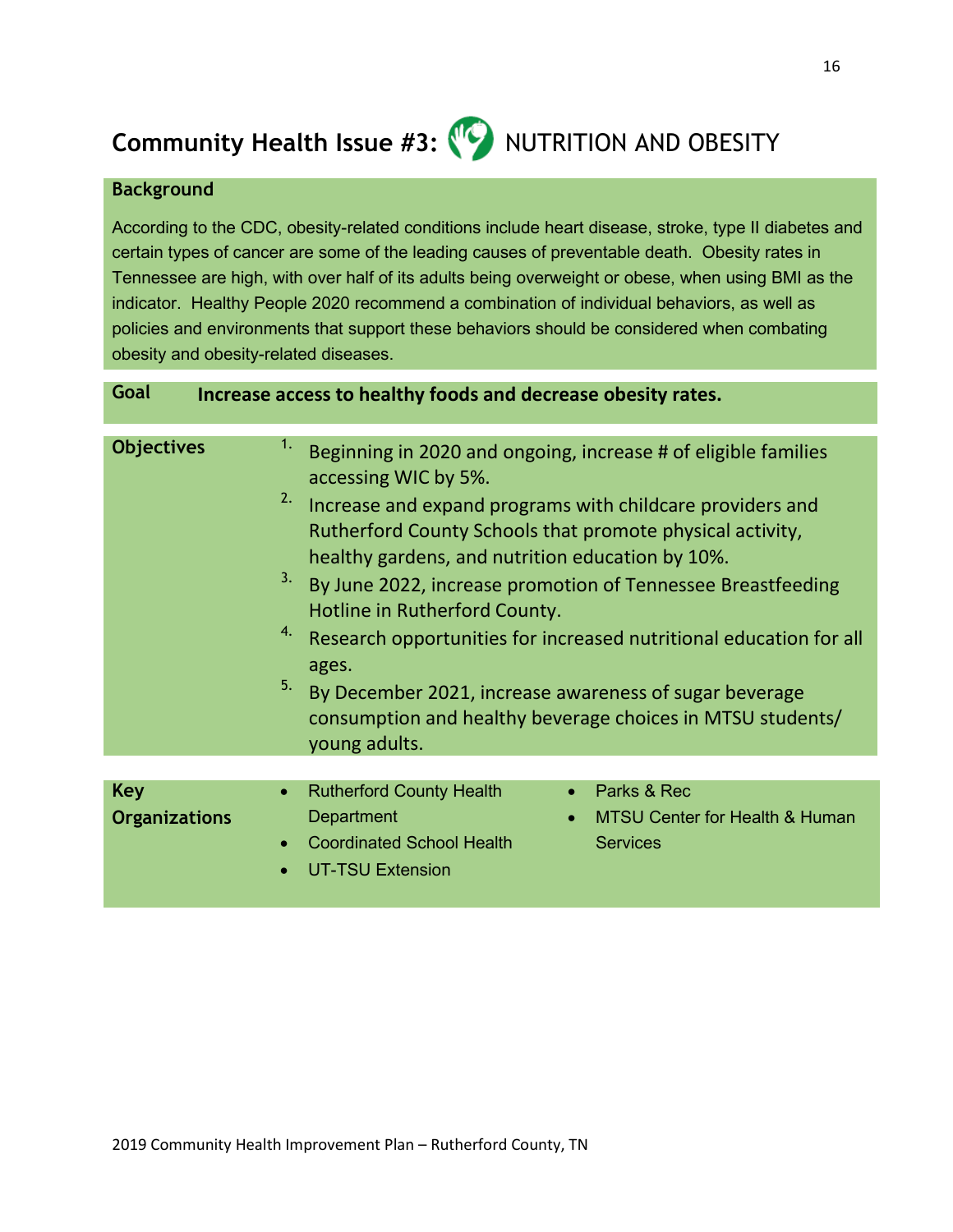**Community Health Issue #3: (IC) NUTRITION AND OBESITY** 



Figure 3.1 Adult obesity in Rutherford County, TN compared its respective region and three non-Tennessee comparative counties from around the US based on county-level demographics.



Figure 3.2 Adult physical inactivity in Rutherford County, TN compared its respective region and three non-Tennessee comparative counties from around the US based on county-level demographics.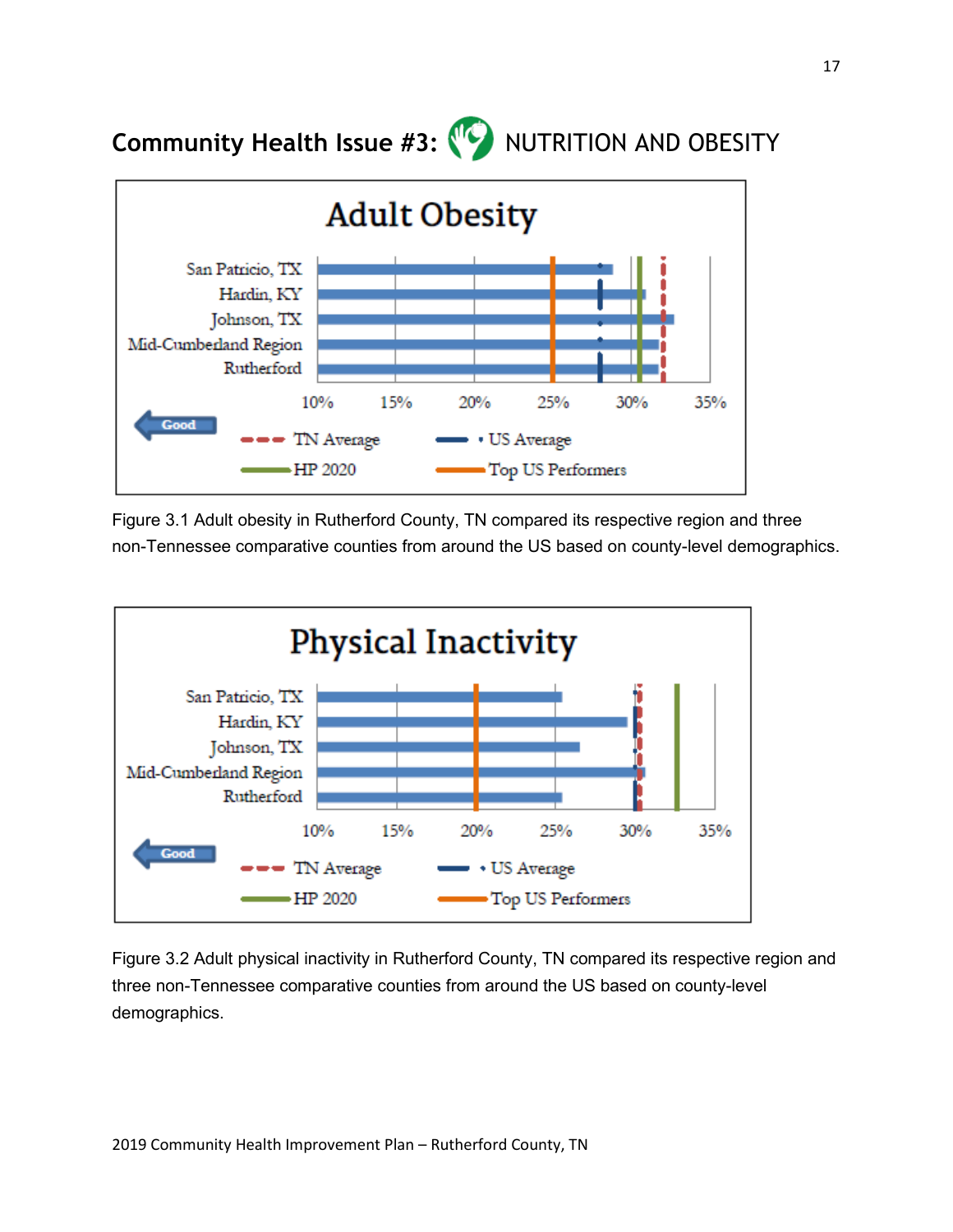# **Community Health Issue #4:** ACCESS TO BASIC NEEDS-CONCENTRATION ON HOUSING

#### **Background**

Social determinants are the conditions, in which people are born, live, learn, work, play, and worship that affect a wide range of health, and quality-of-life outcomes and risks. Many adults living in Rutherford county spend 30% or more of their income on housing. These difficult living conditions make homelessness more likely. There is also a burden and concern for veterans and those living with disabilities to find affordable and accessible housing to meet their needs. According to the 2019 CHNA, a healthy community in regards to social determinants would include neighborhood based access to healthy food choices, adequate and affordable housing for single and multifamilies, and educational programs that lead to a viable workforce.

| Goal                              | Improve access to resources that address basic needs, specifically<br>affordable housing.                                                                                                                                                                                                                                                                                                                                                                                                                                                                                                                                                                                      |  |  |  |
|-----------------------------------|--------------------------------------------------------------------------------------------------------------------------------------------------------------------------------------------------------------------------------------------------------------------------------------------------------------------------------------------------------------------------------------------------------------------------------------------------------------------------------------------------------------------------------------------------------------------------------------------------------------------------------------------------------------------------------|--|--|--|
| <b>Objectives</b>                 | 1.<br>By December 2022, increase number of senior citizens with ability to age in<br>place by up to 25%.<br>2.<br>By December 2022, improve "points of entry" for vulnerable populations<br>including seniors and individuals experiencing homelessness through<br>promotion and use of resource navigation tools.<br>3.<br>By December 2020 and ongoing, increase engagements with housing<br>stakeholders to better understand existing and future housing plans.<br>4.<br>By December 2020 and ongoing, increase engagements with<br>transportation stakeholders, including transportation organizations, to<br>better understand existing and future transportation plans. |  |  |  |
| <b>Community</b><br><b>Assets</b> | <b>Habitat for Humanity</b><br><b>Murfreesboro Housing Authority</b><br>$\bullet$<br>$\bullet$<br><b>Saint Clair Senior Center</b><br>Murfreesboro Rover<br>$\bullet$<br><b>First United Methodist</b><br>Regional Transit Authority (RTA) of<br>$\bullet$<br>$\bullet$<br>Middle Tennessee<br><b>Rutherford County</b><br>$\bullet$<br><b>Wellness Council</b><br>H3ARC<br>$\bullet$                                                                                                                                                                                                                                                                                          |  |  |  |
|                                   | <b>Greenhouse Ministries</b>                                                                                                                                                                                                                                                                                                                                                                                                                                                                                                                                                                                                                                                   |  |  |  |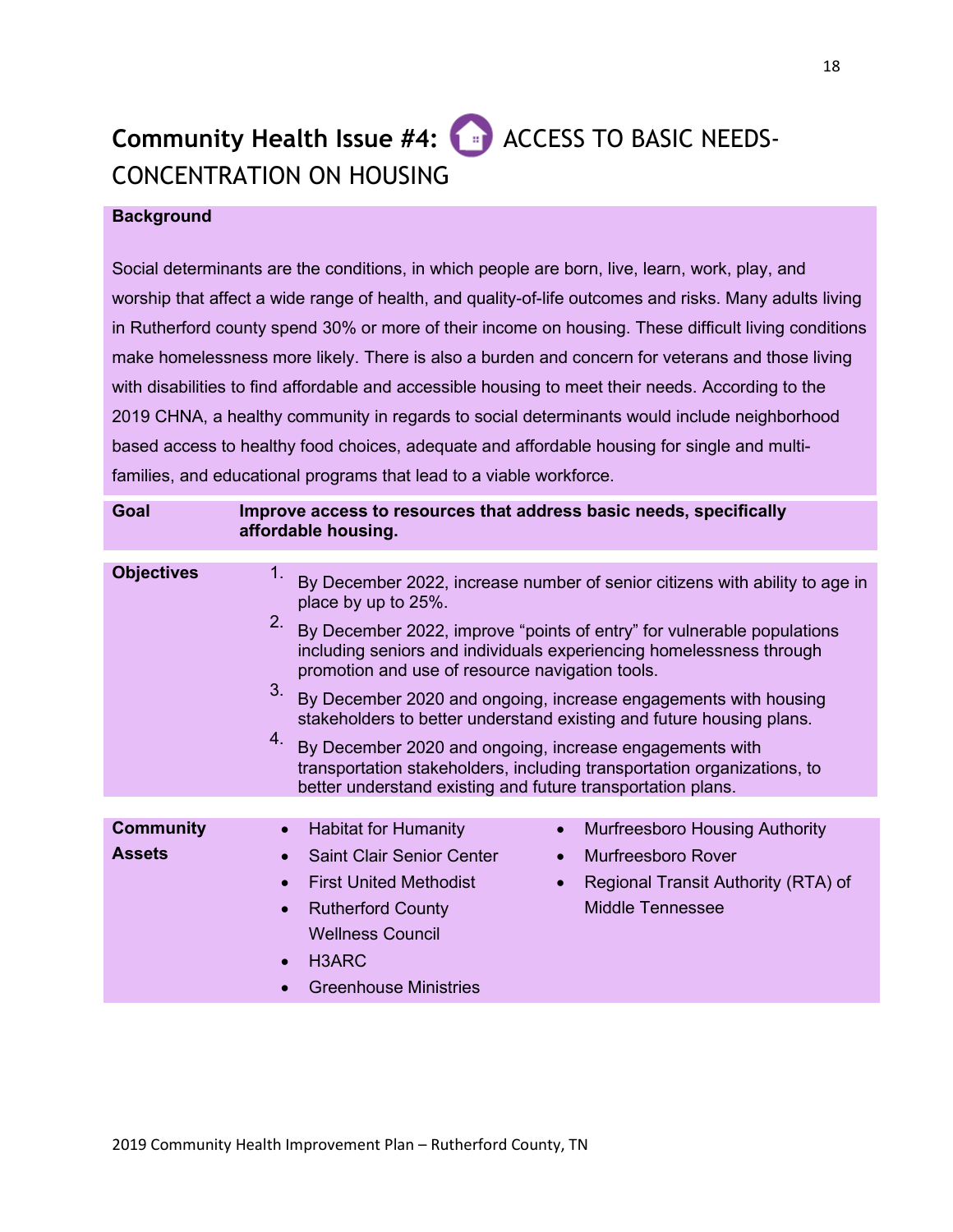# **Community Health Issue #4:** ACCESS TO BASIC NEEDS-CONCENTRATION ON HOUSING

### Figure 1

# Social Determinants of Health

| <b>Economic</b><br><b>Stability</b>                                                                                                 | Neighborhood<br>and Physical<br><b>Environment</b>                                                    | <b>Education</b>                                                                                      | Food                                      | <b>Community</b><br>and Social<br>Context                                                                        | <b>Health Care</b><br><b>System</b>                                                                                       |
|-------------------------------------------------------------------------------------------------------------------------------------|-------------------------------------------------------------------------------------------------------|-------------------------------------------------------------------------------------------------------|-------------------------------------------|------------------------------------------------------------------------------------------------------------------|---------------------------------------------------------------------------------------------------------------------------|
| Employment<br>Income<br><b>Expenses</b><br>Debt<br><b>Medical bills</b><br>Support                                                  | Housing<br>Transportation<br>Safety<br>Parks<br>Playgrounds<br>Walkability<br>Zip code /<br>geography | Literacy<br>Language<br>Early childhood<br>education<br>Vocational<br>training<br>Higher<br>education | Hunger<br>Access to<br>healthy<br>options | Social<br>integration<br>Support<br>systems<br>Community<br>engagement<br><b>Discrimination</b><br><b>Stress</b> | Health<br>coverage<br>Provider<br>availability<br>Provider<br>linguistic and<br>cultural<br>competency<br>Quality of care |
| <b>Health Outcomes</b><br>Mortality, Morbidity, Life Expectancy, Health Care Expenditures, Health Status, Functional<br>Limitations |                                                                                                       |                                                                                                       |                                           |                                                                                                                  |                                                                                                                           |

Figure 4.1- Factors of social determinants that can have an effect on overall health.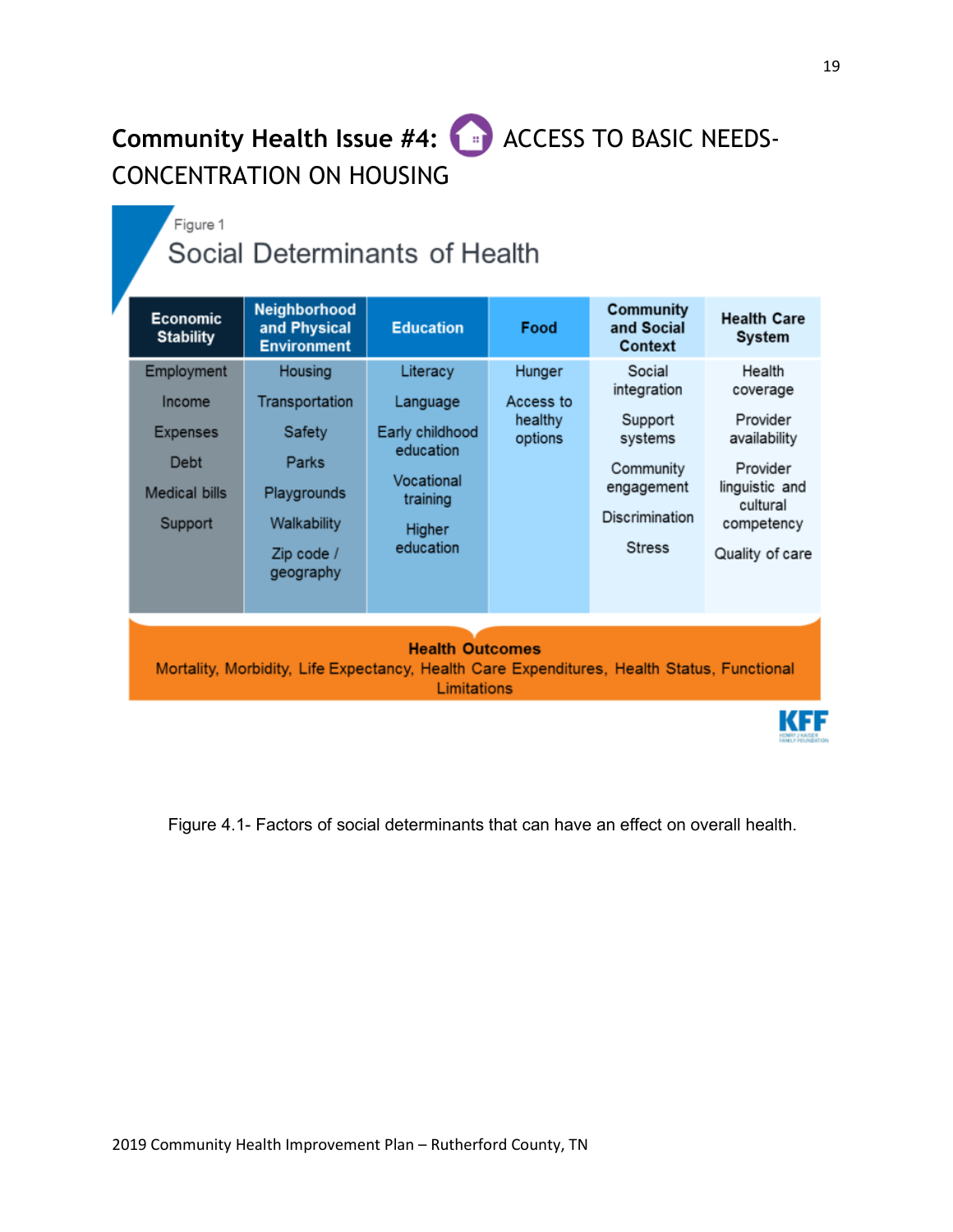· Chamber of Commerce – ReConnect Program (ex. Training ambassadors, use of Reconnect funds, etc.)

· UT-TSU Extension Programs (awaiting input from UT-TSU Extension)

· Objective re: decreasing stigma with Mental Health from Dr. Story at MTSU

· By December 2021, decrease # of NICU admissions related to Neonatal Abstinence Syndrome. (We C.A.R.E., Prevention Coalition for Success, Stone Crest Hospital)

· By August 2022, increase access to recreational opportunities in all Rutherford county zip codes. (MTSU)

Community Project looking into Infant Mortality spike in Rutherford over the last 3 year cycle of CHNA, Vanderbilt, RCHD, MTSU, ETSU, TSU.

·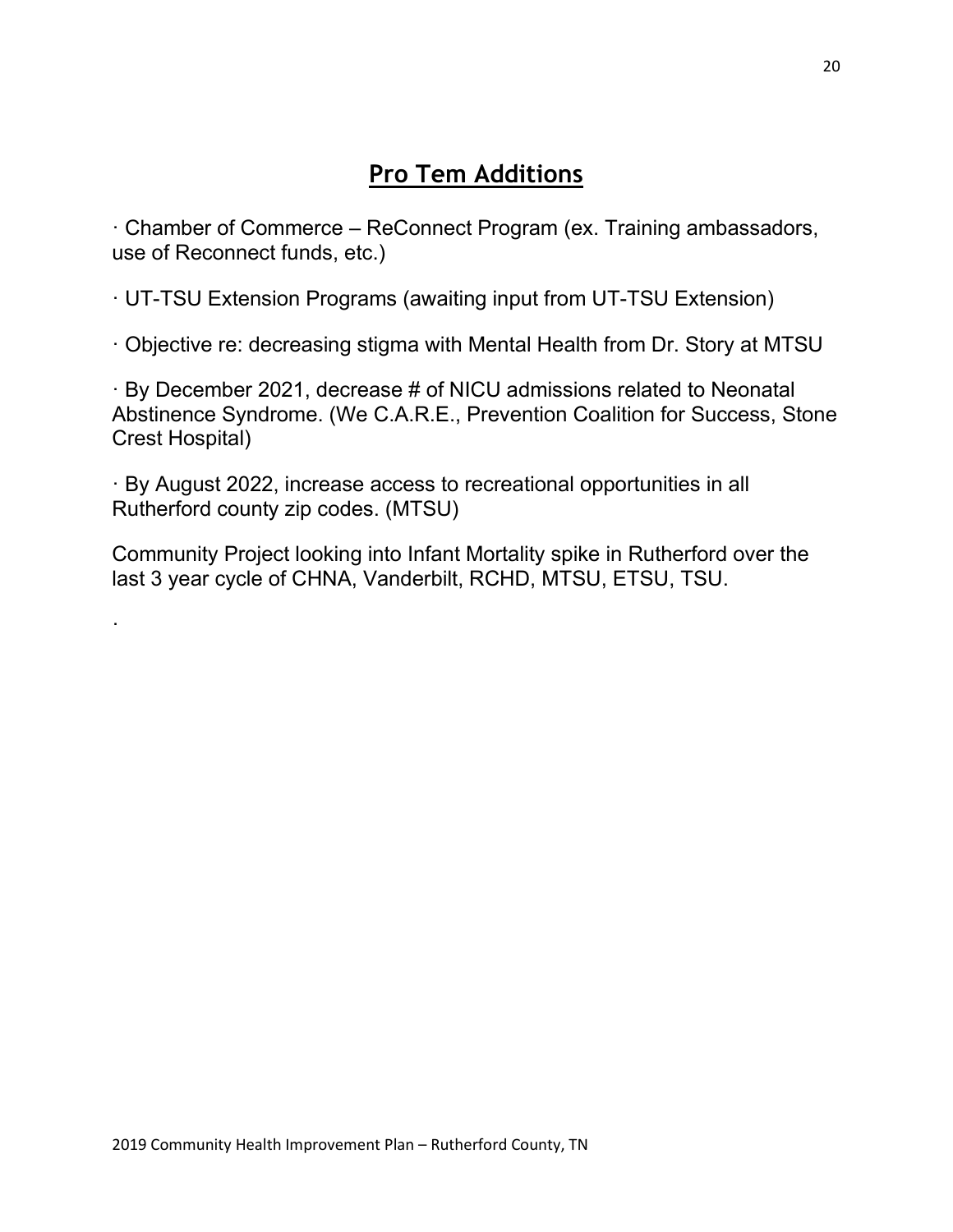### **References**

Center for Disease and Control and Prevention. Adverse Childhood Experiences Presentation Graphics. https://www.cdc.gov/violenceprevention/childabuseandneglect/acestudy/ace graphics.html. Revised March 27, 2019. Accessed January 31, 2020.

Ed Finkel Panel Traces Path from Childhood Trauma to Youth Violence. http://www.lisc-chicago.org/news/2349. Published April 2, 2013. Accessed September 30, 2016.

- Kaiser Family Foundation. Beyond Health Care: The Role of Social Determinants in Promoting Health and Health Equity. https://www.kff.org/disparities-policy/issue-brief/beyond health-care-the-role-of-social-determinants-in-promoting-health-and-health-equity/. Published 2020. Accessed January 30, 2020.
- Marshall, D., Pyron, T., Jimenez, J., Coffman, J., Pearsol, J., & Koester, D. (2014). Improving Public Health Through State Health Improvement Planning. Journal of Public Health Management and Practice, 20(1), 23-28. doi:10.1097/phh.0b013e3182a5a4b8
- Mccullough, J. M., Eisen-Cohen, E., & Salas, S. B. (2016). Partnership capacity for community health improvement plan implementation: Findings from a social network analysis. BMC Public Health, 16(1). doi:10.1186/s12889-016-3194-7
- Mental Health America. Overall Ranking 2020. https://www.mhanational.org/issues/ranking states. Published 2020. Accessed January 30, 2020.
- Rutherford County Wellness Council, Rutherford County Health Department. Community Health Needs Assessment, Rutherford County, Tennessee. http://www.foothillshd.org/images/forms/1000/1120/cha/2018/RPM1120.001.2018-R.pdf Published 2019. Accessed January 30, 2020.